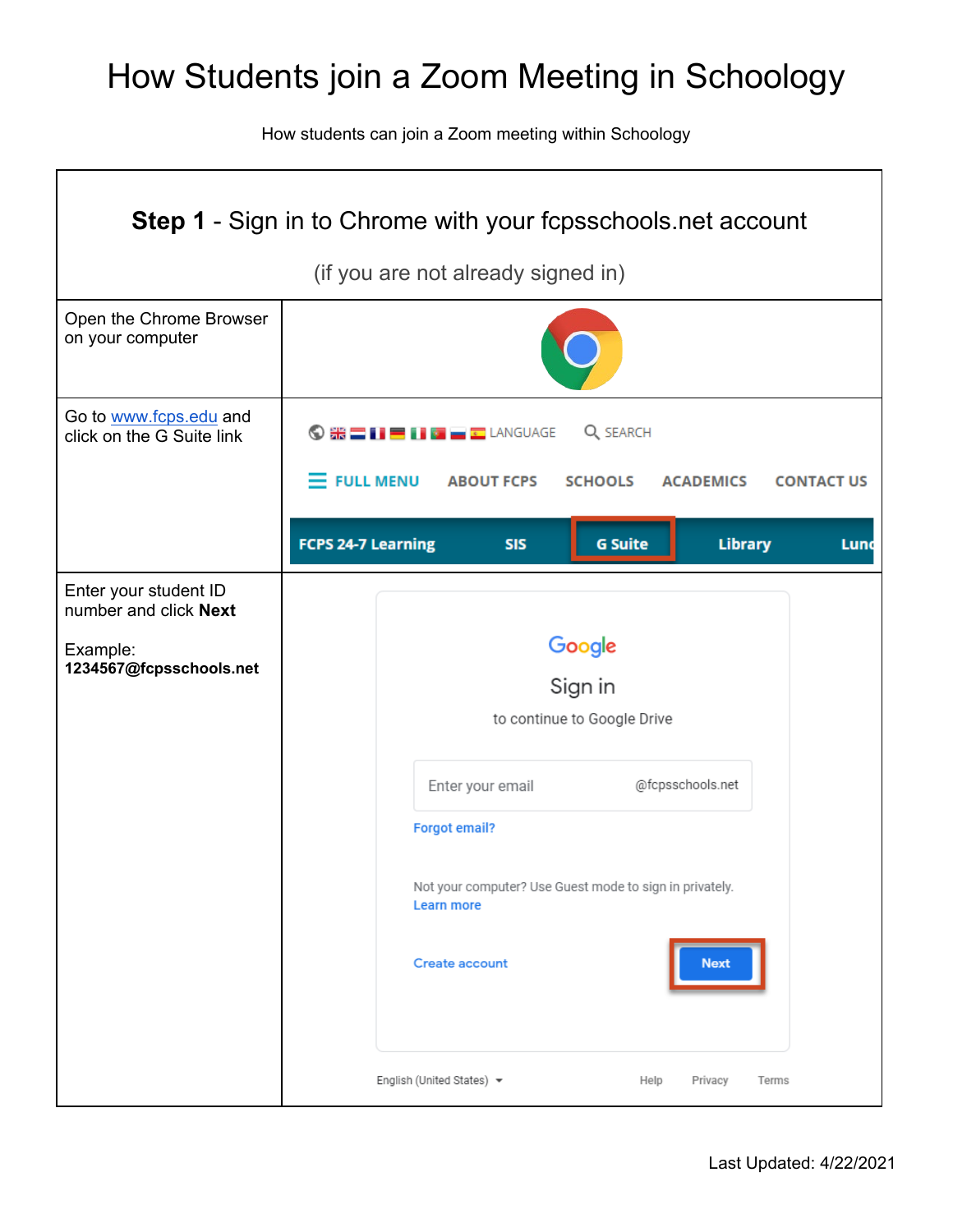| Enter your password and<br>click Next                                                                                      | Enter your password<br>Show password<br><b>Next</b><br>Forgot password? |  |
|----------------------------------------------------------------------------------------------------------------------------|-------------------------------------------------------------------------|--|
| <b>Step 2 - Sign in to Schoology</b>                                                                                       |                                                                         |  |
| Go to <b>Ims</b> .fcps.edu and<br>enter your FCPS username<br>and password.<br>Your username is your<br>student ID number. | <b>Fairfax County</b><br>PUBLIC SCHOOLS                                 |  |
|                                                                                                                            | Teachers, Staff and Students, use your FCPS credentials<br>to login     |  |
|                                                                                                                            | <b>FCPS</b> username<br>Password<br>Sign in                             |  |
| Click Sign in.                                                                                                             | Sign in                                                                 |  |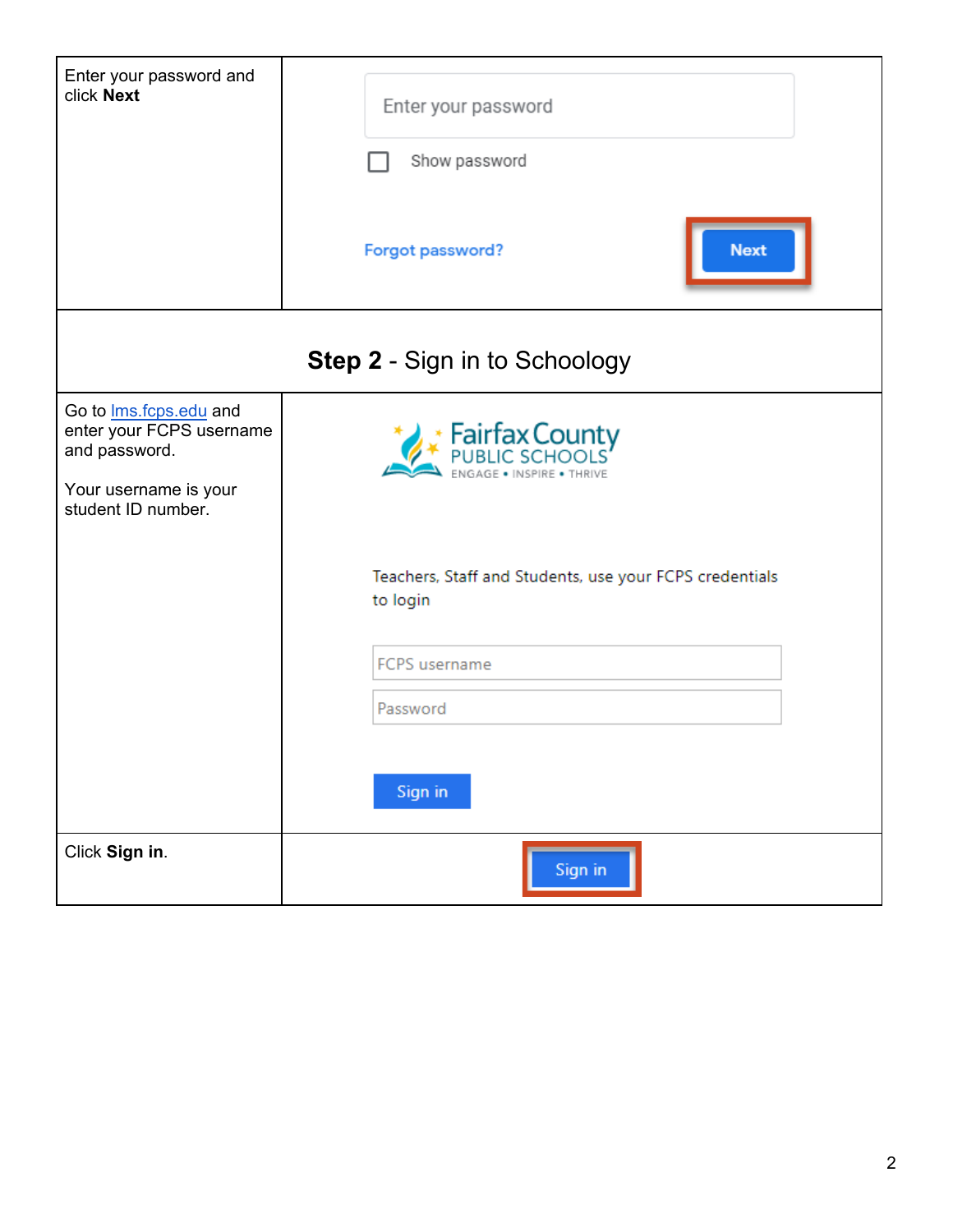| Select the Course where<br>you would like to access a<br>Zoom meeting.                                                            | Fairfax County<br><b>COURSES</b><br><b>GROUPS</b>                                                                     |
|-----------------------------------------------------------------------------------------------------------------------------------|-----------------------------------------------------------------------------------------------------------------------|
|                                                                                                                                   | Courses                                                                                                               |
|                                                                                                                                   | 歯<br><b>Comp Tech Assist</b><br>Comp Tech Assist(07)<br>Marshall High School                                          |
| In the left navigation bar of<br>the course, click Zoom.                                                                          | Materials                                                                                                             |
|                                                                                                                                   | Updates                                                                                                               |
|                                                                                                                                   | Grades<br>$\mathbb{R}^{\parallel \parallel}$                                                                          |
|                                                                                                                                   | Mastery                                                                                                               |
|                                                                                                                                   | Members                                                                                                               |
|                                                                                                                                   | Collaborate Ultra                                                                                                     |
|                                                                                                                                   | DBQ Online                                                                                                            |
|                                                                                                                                   | Zoom                                                                                                                  |
| Find the meeting that you'd<br>like to join under<br><b>Upcoming Meetings and</b><br>click Join.                                  | <b>ZOOM</b><br>Your current Time Zone is (GMT-04:00) Eastern Time (US and Canada). $\underline{\mathscr{O}}$          |
|                                                                                                                                   | <b>Upcoming Meetings</b><br><b>Previous Meetings</b><br><b>Cloud Recordings</b>                                       |
|                                                                                                                                   | <b>Start Time</b><br><b>Topic</b><br>Meeting ID                                                                       |
|                                                                                                                                   | 939 1812 79<br>Today<br>Period 1<br>Join<br>50<br>9:00 AM<br>hz                                                       |
|                                                                                                                                   |                                                                                                                       |
| Click Keep if you receive<br>the message "This type of<br>file can harm your<br>computer. Do you want to<br>keep zoomexe anyway?" | This type of file can harm your computer. Do you<br><b>Discard</b><br>Keep<br>want to keep Zoom_cm_fr70ie4exe anyway? |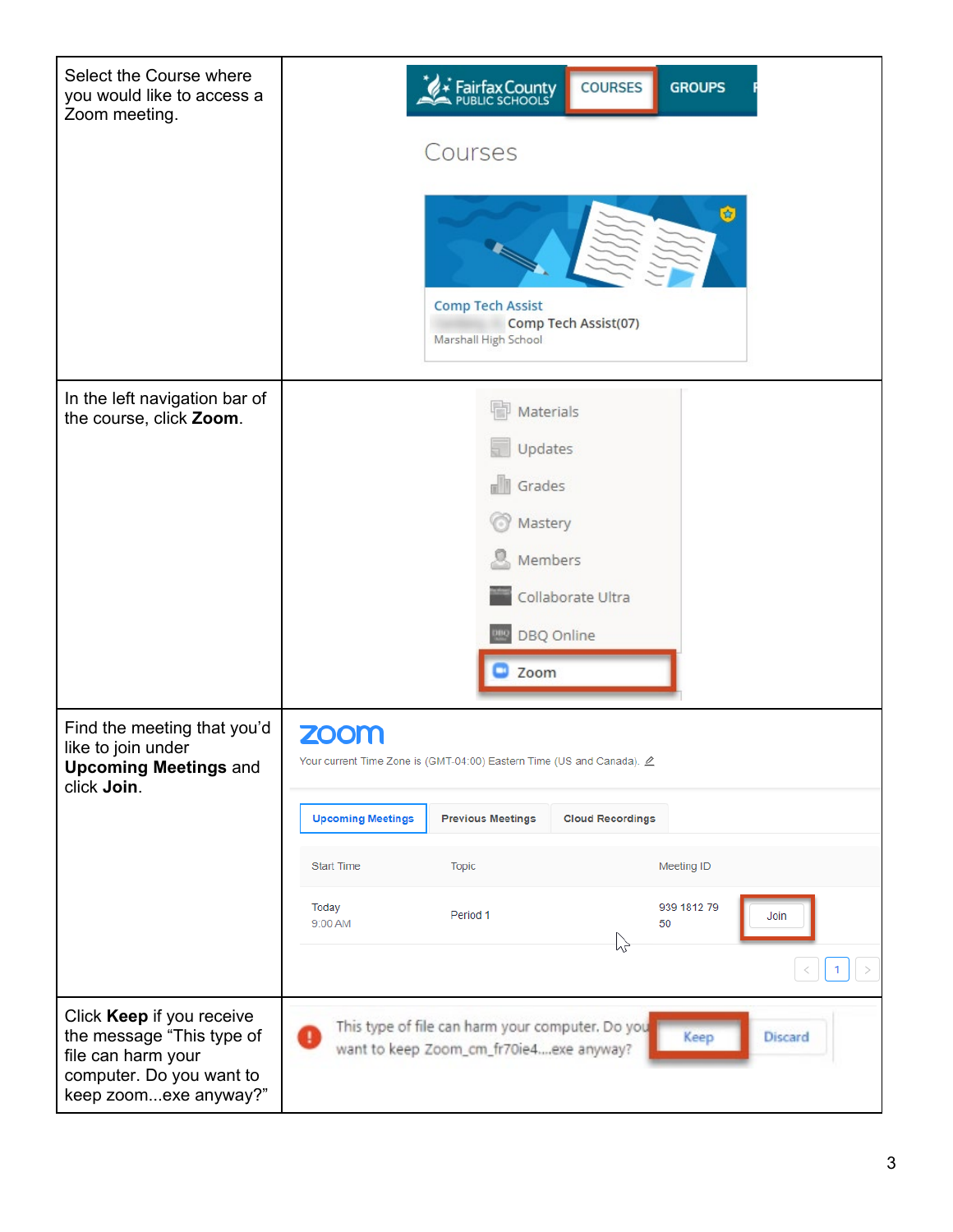| Click on Zoomexe and it<br>will install.                  | Zoom_cm_fr70ie4exe<br>Œ<br>Z<br>122/122 KB<br>$\circ$<br>Ħ<br>Type here to search<br>₽<br>÷<br>Θ<br>α<br>$\times$<br>V<br><b>Installing Zoom</b><br>86%<br>Please do not close this window                      |
|-----------------------------------------------------------|-----------------------------------------------------------------------------------------------------------------------------------------------------------------------------------------------------------------|
| Once the install is<br>complete, click Launch<br>Meeting. | Once you install Zoom Client, click Launch Meeting below<br><b>Launch Meeting</b>                                                                                                                               |
|                                                           | Don't have Zoom Client installed? Download Now<br>Having issues with Zoom Client? Join from Your Browser<br>Copyright ©2021 Zoom Video Communications, Inc. All rights reserved.<br>Privacy & Legal Policies    |
| If this window pops up,<br>click Open Zoom<br>Meetings.   | Open Zoom Meetings?<br>https://myfcpsk12.zoom.us wants to open this application.<br>Always allow myfcpsk12.zoom.us to open links of this type in the associated app<br>п<br><b>Open Zoom Meetings</b><br>Cancel |